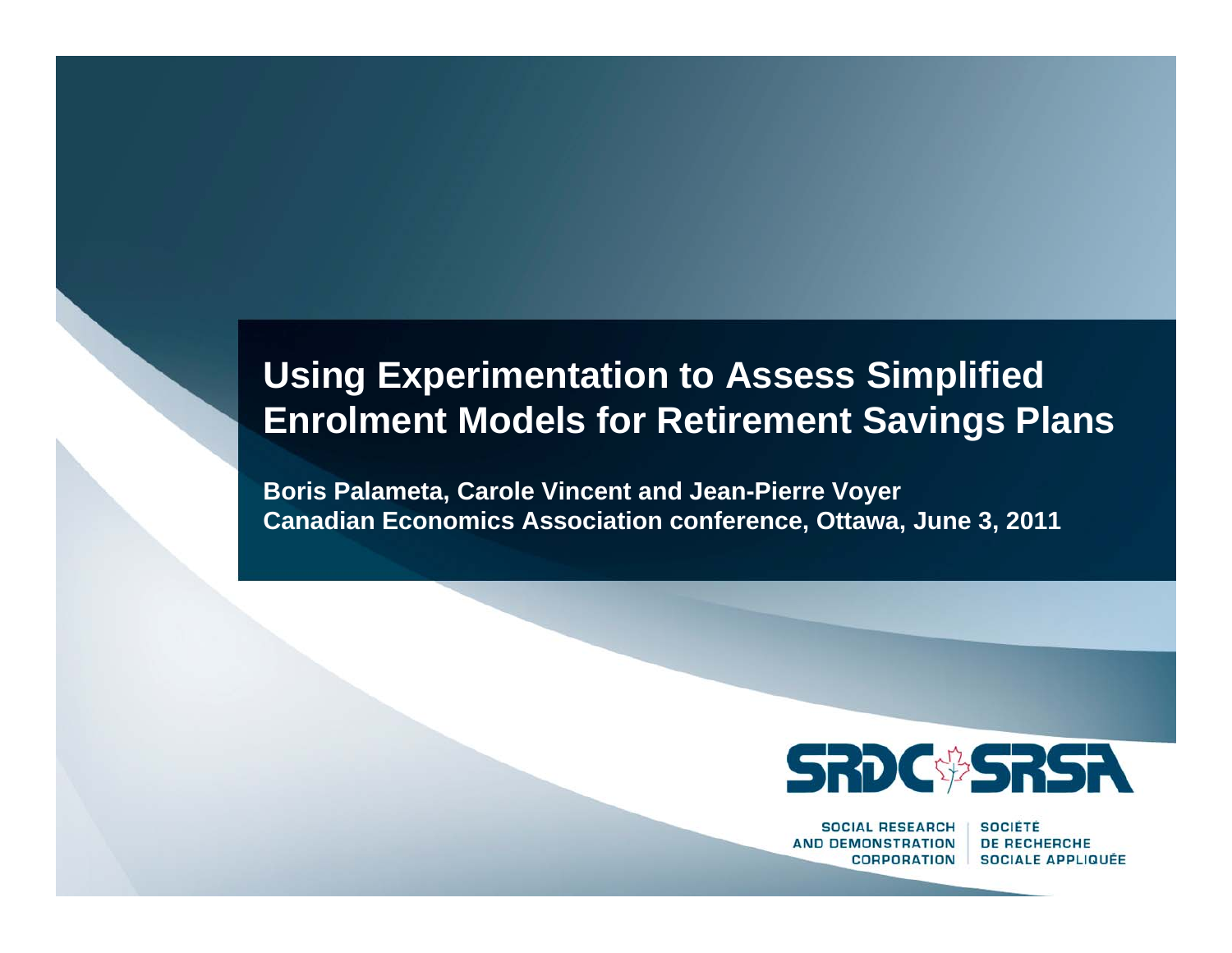#### **The Issue**

- e<br>S A significant portion of the population is undersaving for retirement
	- • Particularly true for middle-income workers in the private sector almost half covered by neither an RPP nor an RRSP (Moussaly 2010)
- e<br>S Situation likely to worsen in coming years because of several secular trends:
	- •higher life expectancy,
	- •delayed labour force entry,
	- $\bullet$ declining personal savings rates,
	- $\bullet$ lower real rates of return on capital,
	- • declining employer pension coverage
		- Among those with coverage, shift from Defined Benefit model to Capital Accumulation model

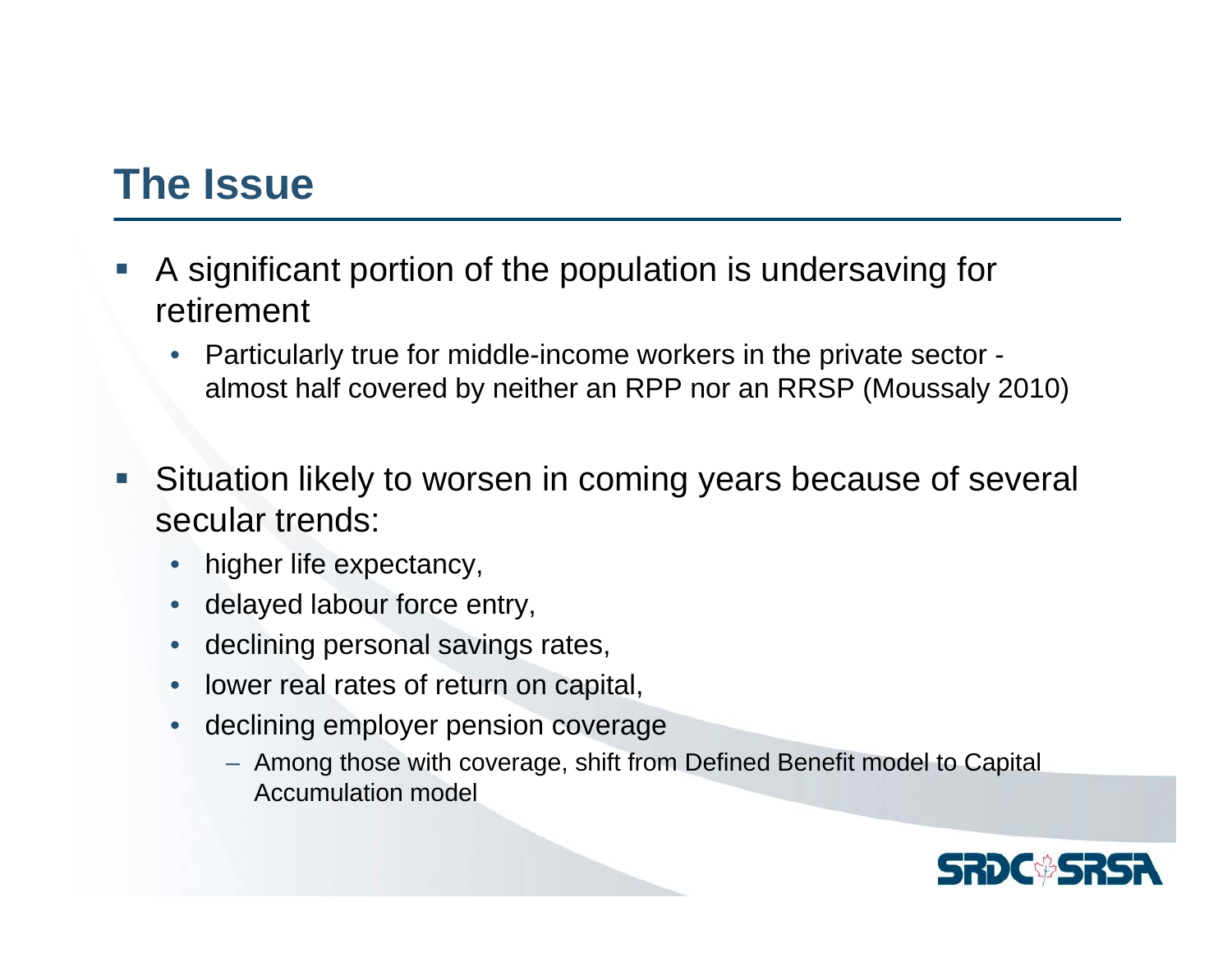#### **Potential responses**

- e<br>S Expansion of mandatory public plans (CPP/QPP)
- e<br>S Proposed voluntary defined contribution Pooled Registered Pension Plans (PRPPs)
- e<br>S Strengthening financial literacy
- $\Box$  Modifying voluntary, employment-based plan designs with a view to increasing participation and savings:
	- •Simplifying enrolment procedures
	- • Providing effective options for contribution and investment allocation

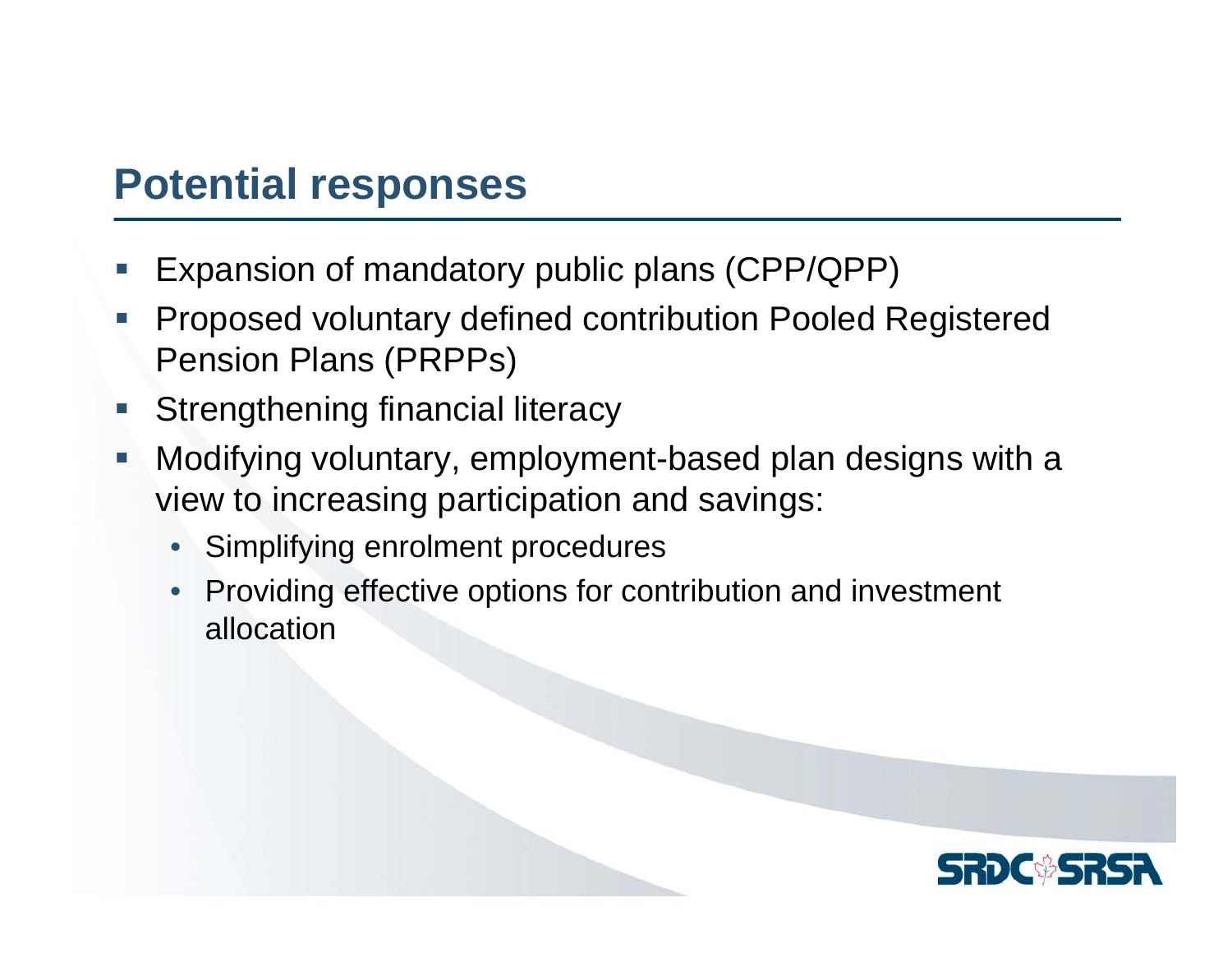### **The Retirement Saving Decision**

- **Service Service Life-cycle theory** assumes full information and rationality
- **Service Service**  But, **financial literacy literature** proposes that a substantial proportion of the population lacks basic numeracy skills and knowledge of fundamental financial principles.
- $\mathcal{L}_{\mathcal{A}}$  And the **behavioural economics literature** suggests that saving decisions are often characterized by myopia, procrastination, anchoring and loss aversion.

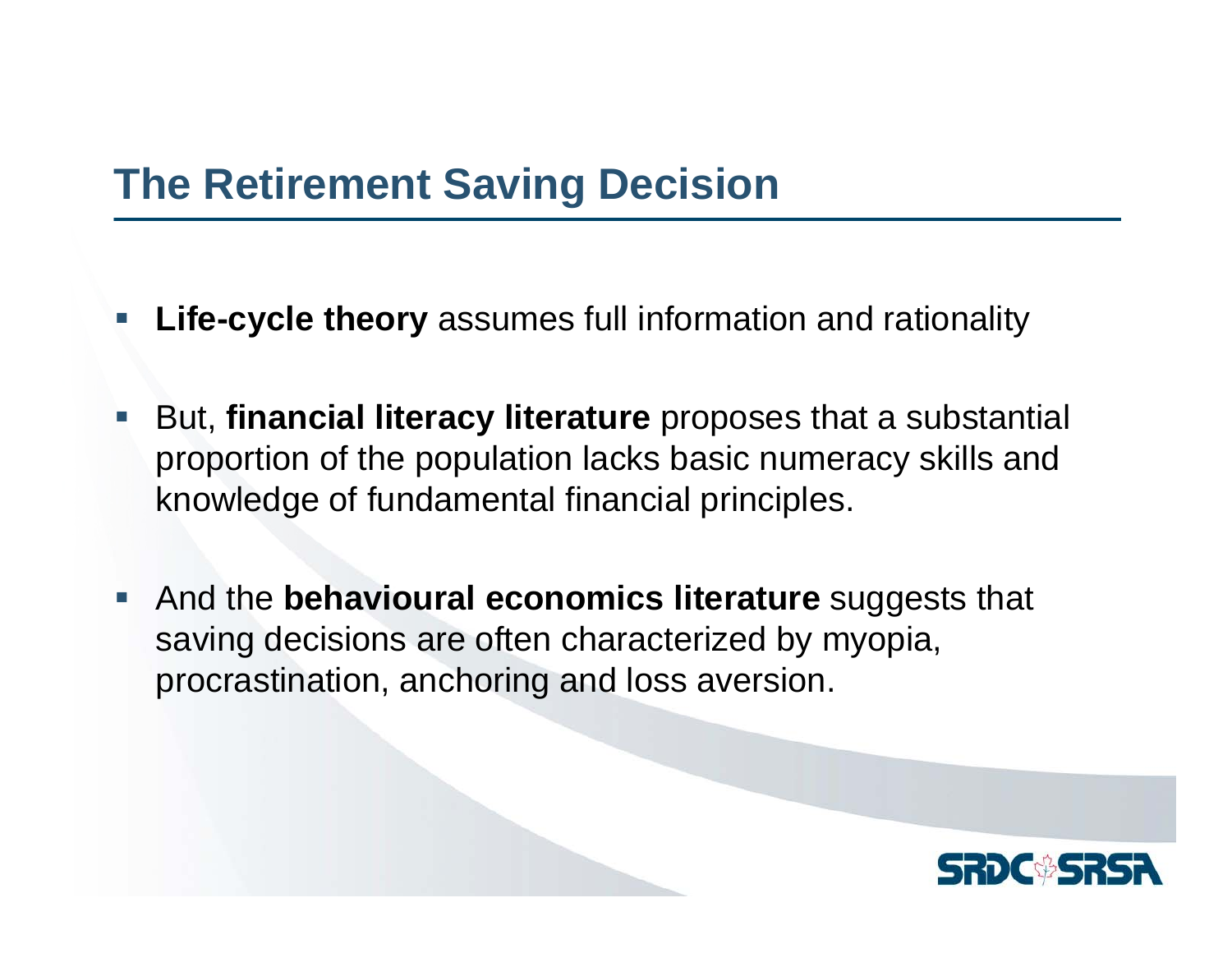#### **Plan Design Matters**

- e<br>S Ample empirical evidence that low saving rates stem, at least in part, from the way choices are offered and presented
- $\mathcal{L}_{\mathcal{A}}$  Standard enrolment:
	- Default = no savings
	- •Active decision required to **join** plan
	- • Among those who join, a variety of contribution rates and investment allocations
- e<br>S Automatic enrolment: (USA, New Zealand, UK)
	- • Default = savings at a pre-set contribution rate and investment allocation
	- $\bullet$ ■ Active decision required to leave plan → higher participation
	- $\bullet$  But...those who passively enrol tend to anchor at default contribution rates (usually low) and allocation (in the past ultraconservative, but increasingly life-cycle or target-date)

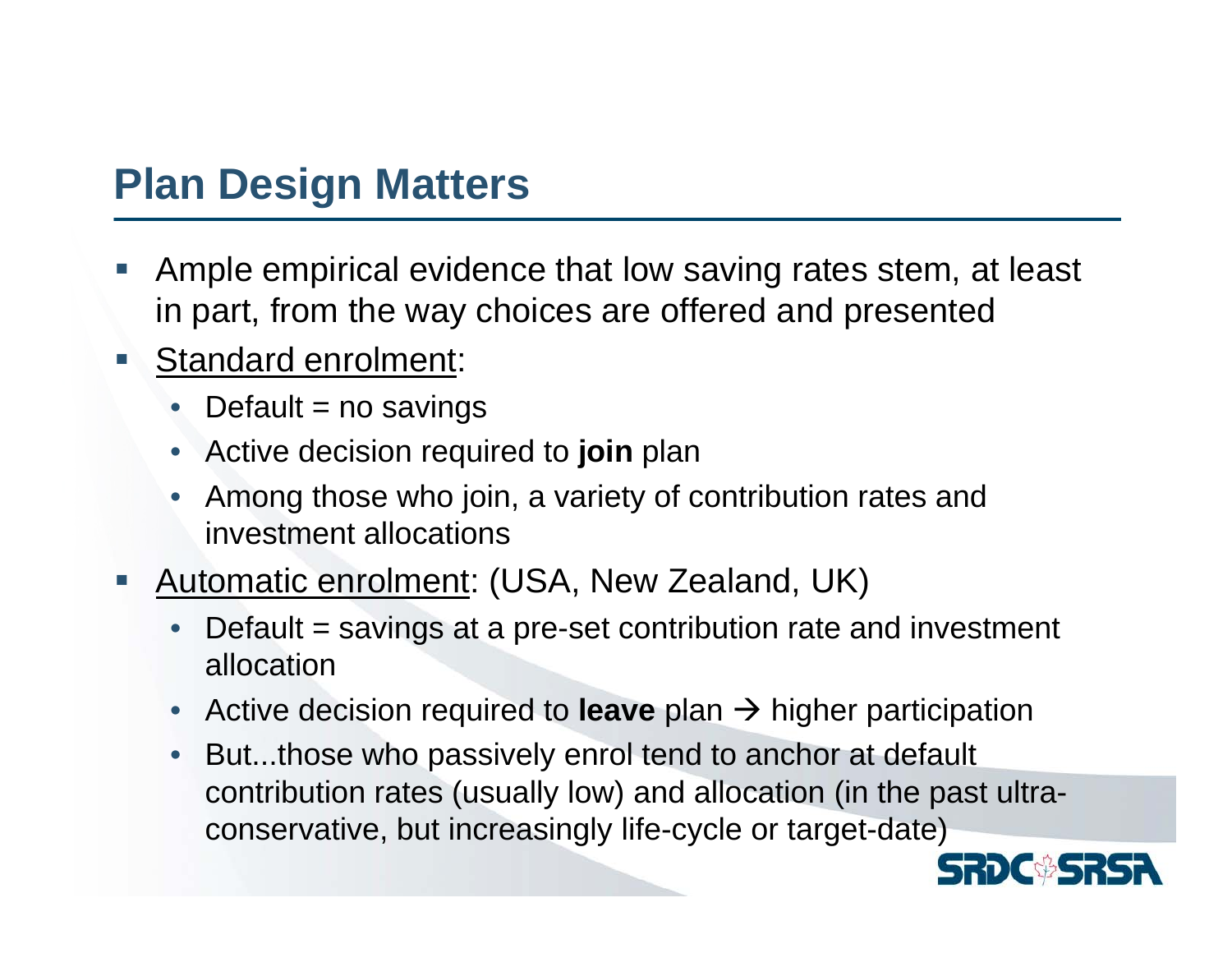## **Evidence on Automatic Enrolment – Huge increases in participation**

Madrian and Shea (2001) – case study

Beshears et al (2006) – case study

Nessmith et al (2007) – Quasi-experiment, 50+ firms with automatic enrolment vs. 500+ without

 $\triangleright$  Participation jumped from 37% to 86% for new hires after introduction of automatic enrolment

 $\triangleright$  Participation up 35 percentage points for new hires and non-participating employees

 $\triangleright$  Participation rate among new hires almost doubled in firms that offer automatic enrolment (86 % vs. 45%)

 $\triangleright$  Difference decreases with time but still greater than 20 percentage points 36 months after hire

Differences more pronounced for younger and lower-earning employees

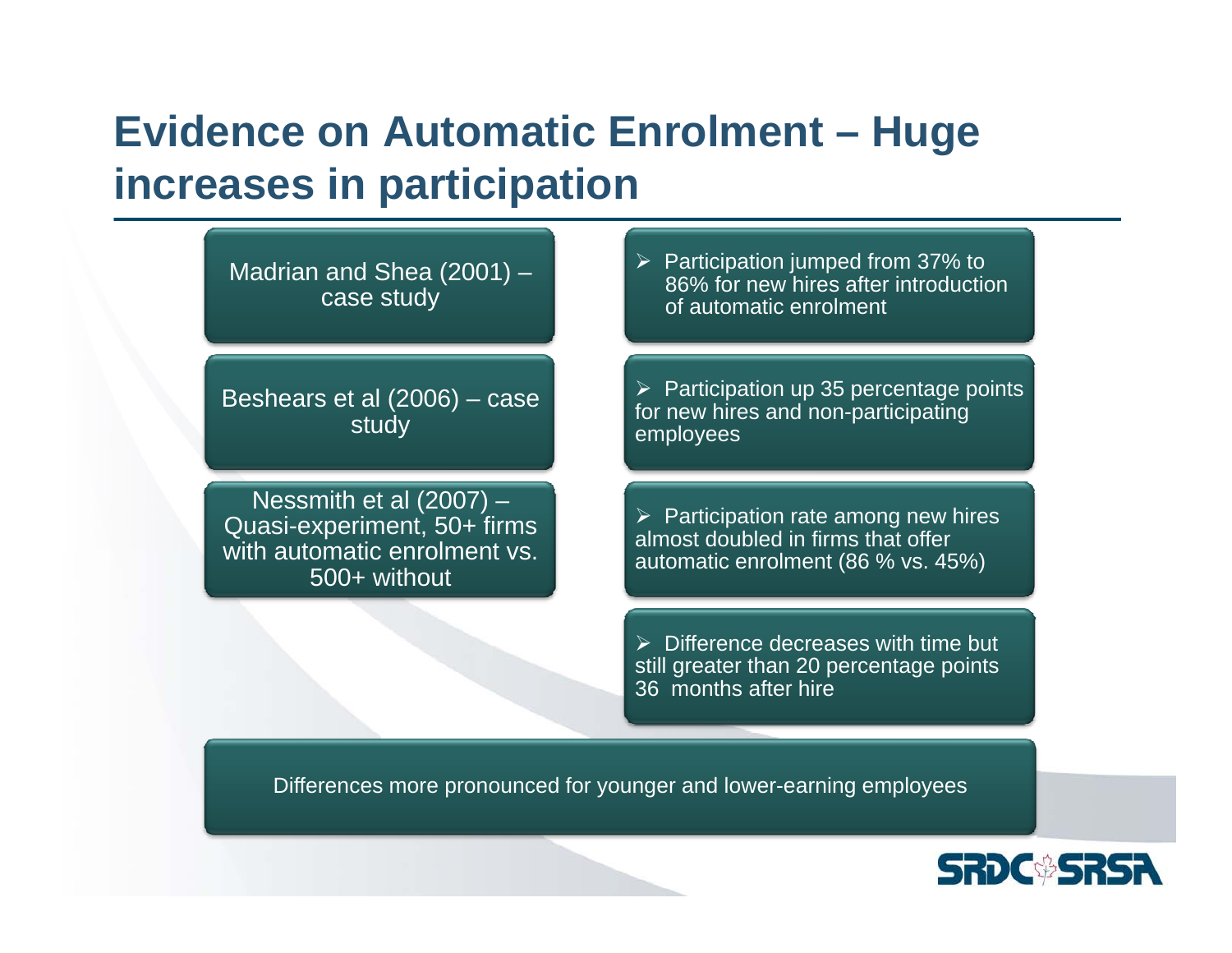## **Evidence on Automatic Enrolment –Contribution rates influenced by default**

New Zealand KiwiSaver(2010)

 $\triangleright$  Default contribution rate shifted from 4 % to 2%. Prior to the shift, only ¼ of members contributed 2%; afterwards, more than threequarters.

#### Nessmith et al (2007)

 $\triangleright$  Automatically enrolled new hires contributed a median of 2.9% of their earnings, those who enrolled voluntarily contributed a median of 5%

Auto-escalation of contributions offers a possible solution

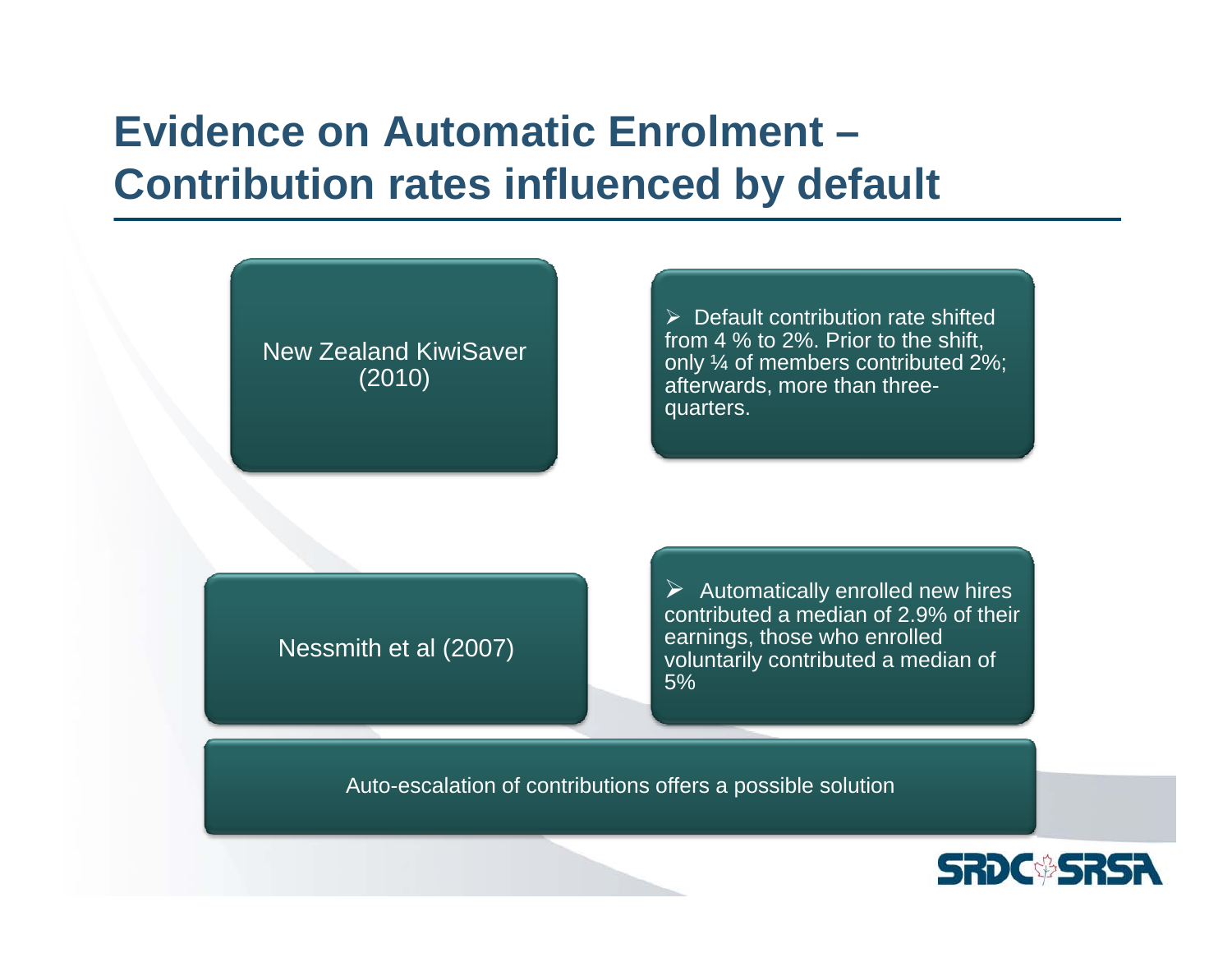## **Hybrid plans – a mix of active decision making and automation**

- e<br>S Auto-enrolment leveling off in the U.S.?
	- • Concern over costs - associated with lower employer match rates
	- •Philosophical opposition from employers and employees
- e<br>S Hybrid plan designs - combine auto-features with active decision making (Carroll et al. 2009)
	- Simplified form, active yes-or-no enrolment decision required within prescribed time limit
	- Active contribution decisions optimal when there is even a small amount of heterogeneity in savings preferences, but savers have a strong tendency to anchor themselves to contribution defaults for prolonged periods of time.
	- For allocation, well-chosen defaults may work better than active decisions

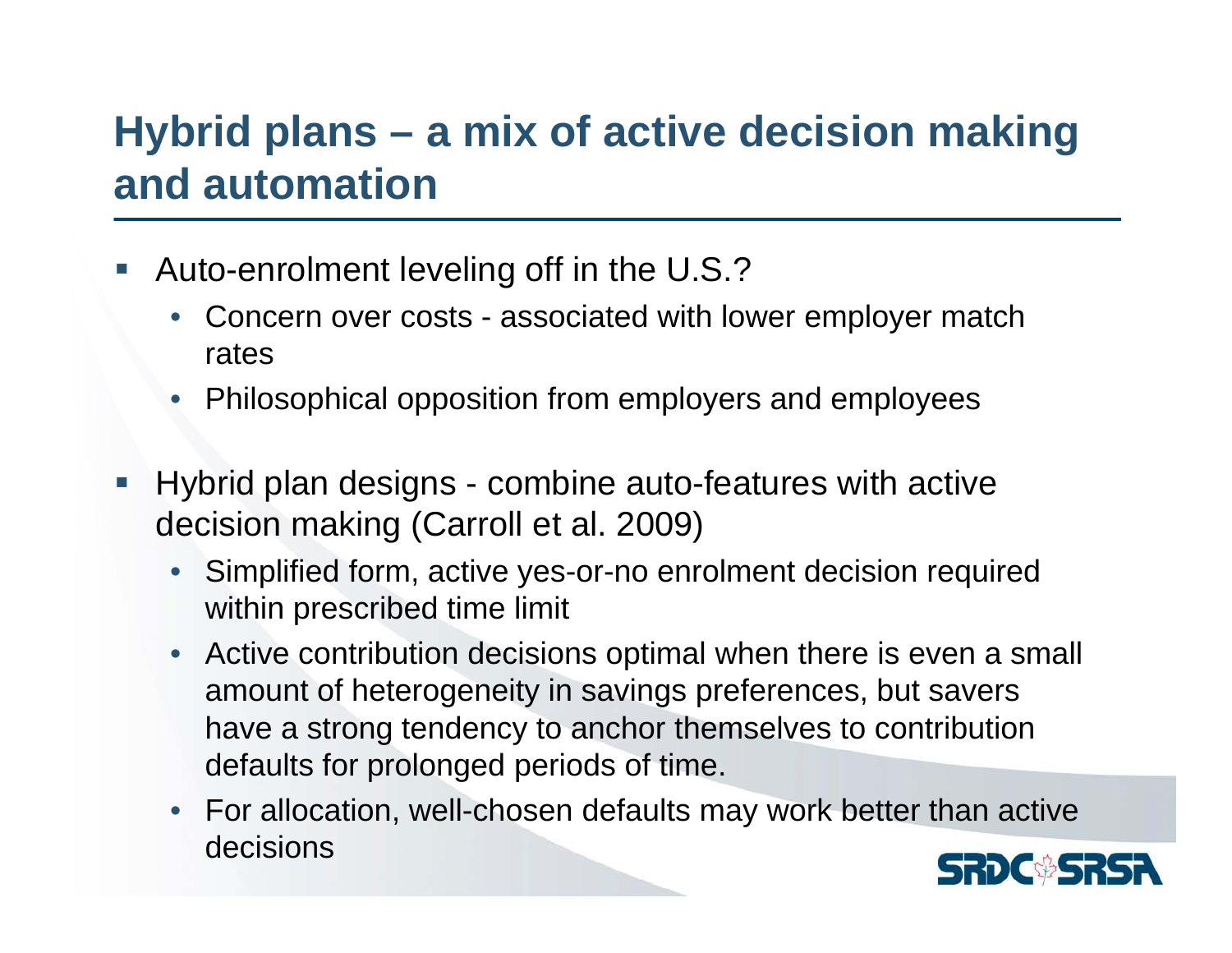## **The Canadian landscape**

- e<br>S Automatic enrolment is rare, as:
	- • Most DC plans (and many group RRSPs) require mandatory participation
	- Federal and provincial employment standards legislation prohibits automatic paycheque deductions without express employee consent, except in limited circumstances such as authorization by collective agreement
- e<br>S A systematic consideration and rigorous evaluation of simplified enrolment options would have important implications for the design of future plans
- $\mathcal{L}_{\mathcal{A}}$  Recent proposal of defined contribution Pooled Registered Pension Plans (PRPPs) targeted to attract employers that might not have otherwise offered a pension plan
	- Member decision-making will be crucially important determinant •of the success of any plan that is based on a voluntary, capital accumulation model**CHAIT.**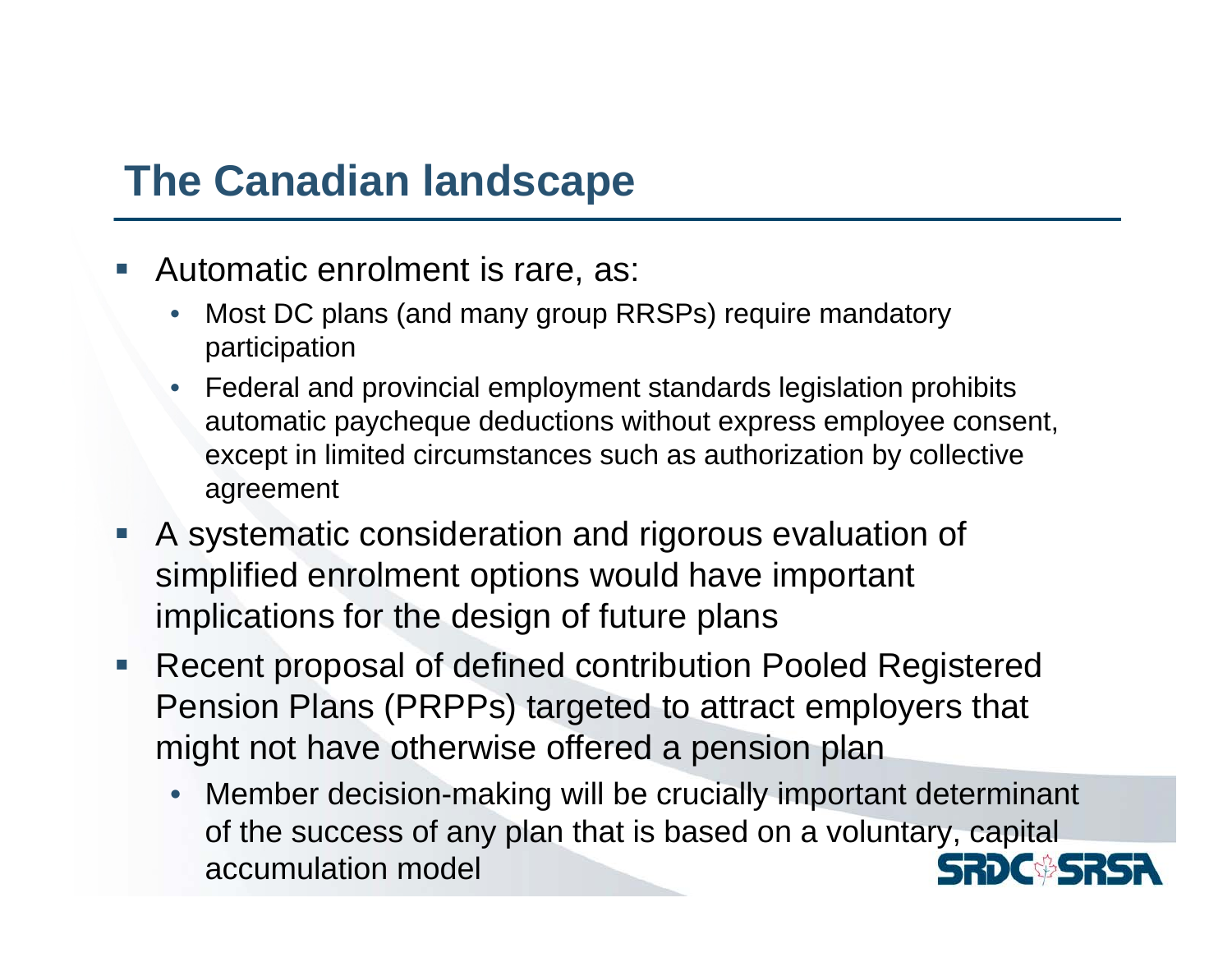#### **Proposed interventions**

- We propose a randomized field experiment to:
	- a) test the impact of **simplified enrolment procedures**
		- – Reduce costs of opting in, accelerate decision making  $\rightarrow$  increased participation rates
	- b) test the impact of allowing **active choice of contribution** rate versus provision of a default rate
		- Less clustering  $\rightarrow$  higher average saving rates among participants

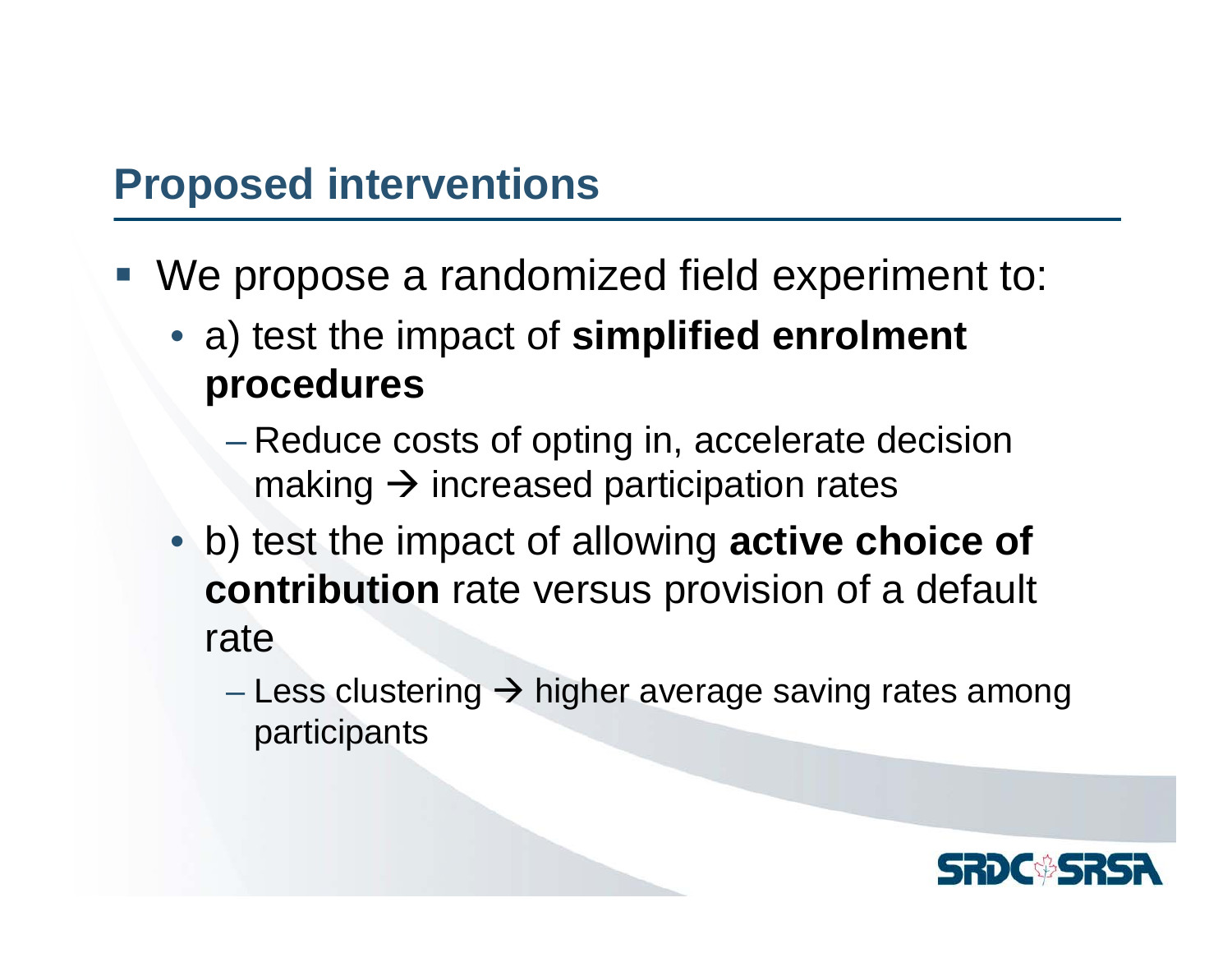#### **Experimental design**

#### A) **Standard enrolment (control group)**:

• Need to opt-in through a toll-free call to the benefit administrator or through the benefits administration website

#### B) **Simplified enrolment, with default contribution rate**:

- • Employees required to submit a form with "yes or no" decision to enrol, within a prescribed deadline
- Those who say "yes" provided with:
	- an array of possible contribution rates, including a default rate
	- same investment options as would be available under standard enrolment (anticipate that most employers will provide a default option)

#### C) **Simplified enrolment, with active choice of contribution rate**:

• Same enrolment procedure as for B), except no default contribution rate

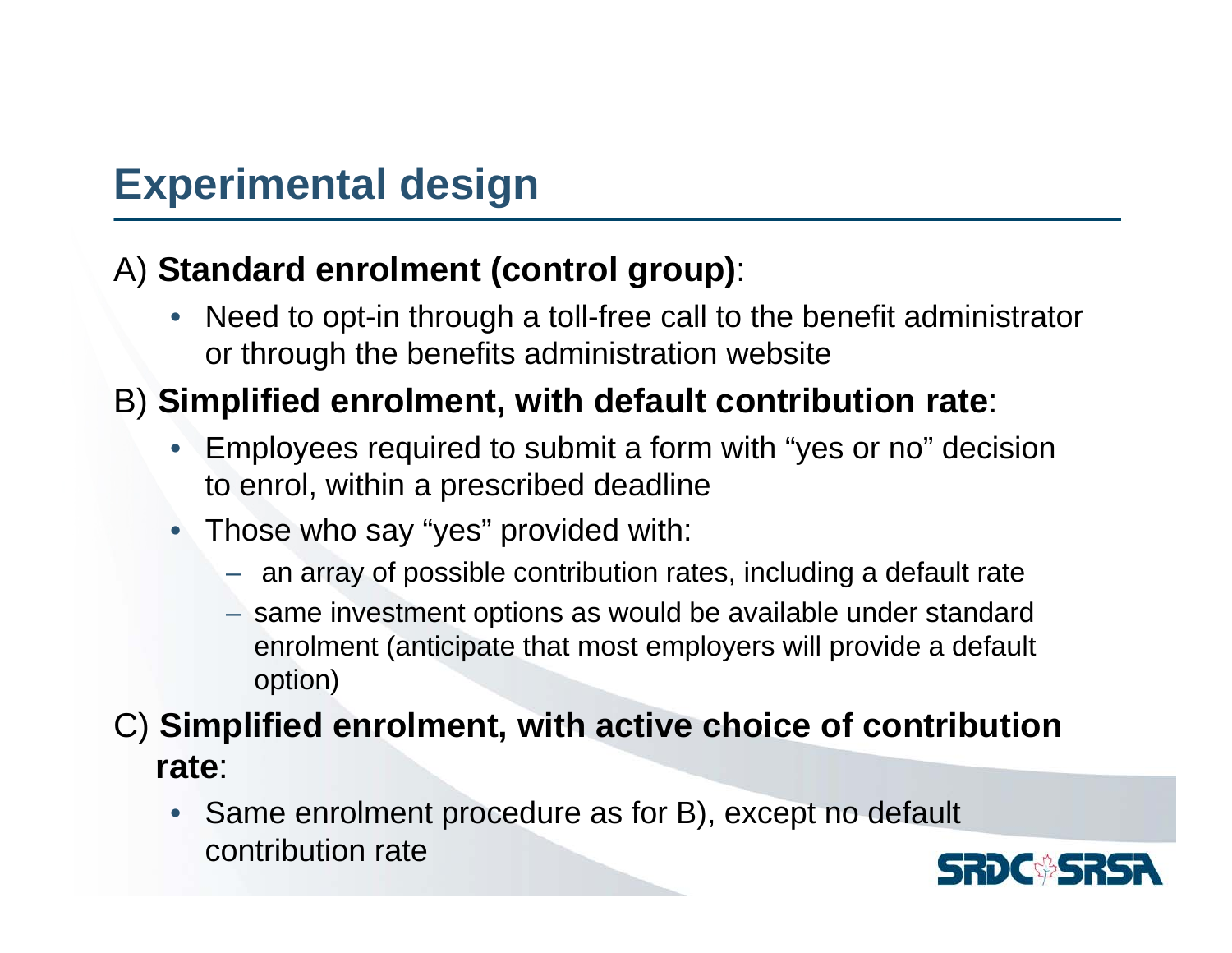- *A)* **Control group**  Standard enrolment procedure
- *B)* **Simplified enrolment procedure, default contribution rate**
- *C)* **Simplified enrolment procedure, active choice of contribution rate**

**Hypothesis 1 (A vs. B):** Higher participation rates in B, but lower contribution rates among participants if B participants anchor to the default rate provided

**Hypothesis 2 (C vs. B)**: Higher contribution rates among participants in C but higher participation rates in B

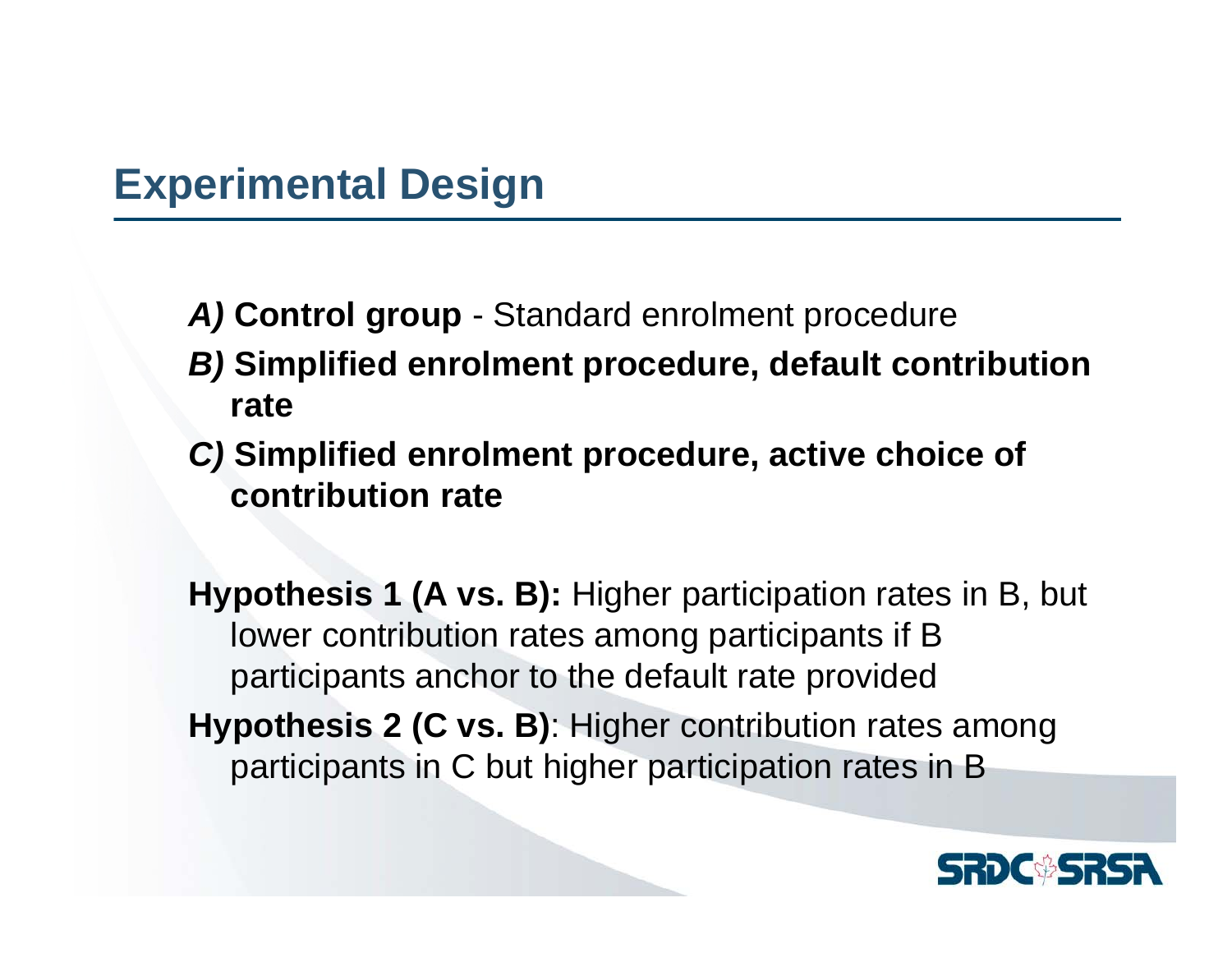## **Target Population**

- e<br>S Population of interest is middle-income Canadians with no pension coverage
- Currently, only possibility to reach this population is in the context of **employer-sponsored pension plans** as there does not exist a provincial or national scheme at this time
- $\mathcal{L}_{\mathcal{A}}$  Target newly hired employees in firms with existing, **voluntary** pension plans
- $\mathcal{L}_{\mathcal{A}}$  Results would have important implications for proposed plans to broaden pension coverage on a national scale (e.g. PRPP), since such plans are likely to be based on a **voluntary, capital accumulation model**

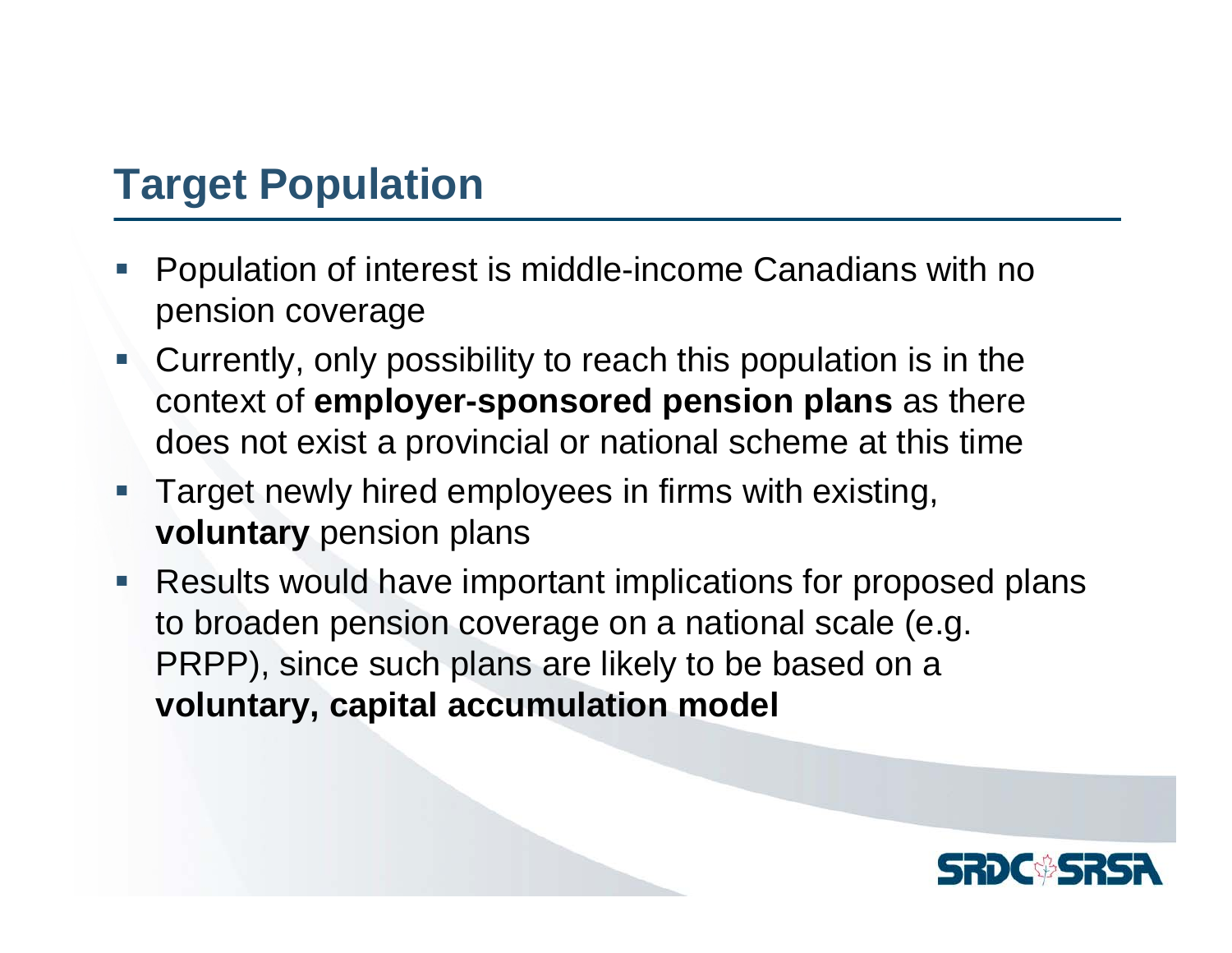#### **Rationale for Random Assignment**

- e<br>S Need a counterfactual to isolate the effects of the intervention from all other factors and variables that can influence employees' decisions
- $\mathcal{L}_{\mathcal{A}}$  Random assignment ensures that program and control group do not differ systematically in terms of any other characteristics, even if these characteristics are unobserved
- The only systematic difference is that one group is eligible for the intervention and the other is not
- Any differences observed over time can be attributed solely with confidence to the intervention

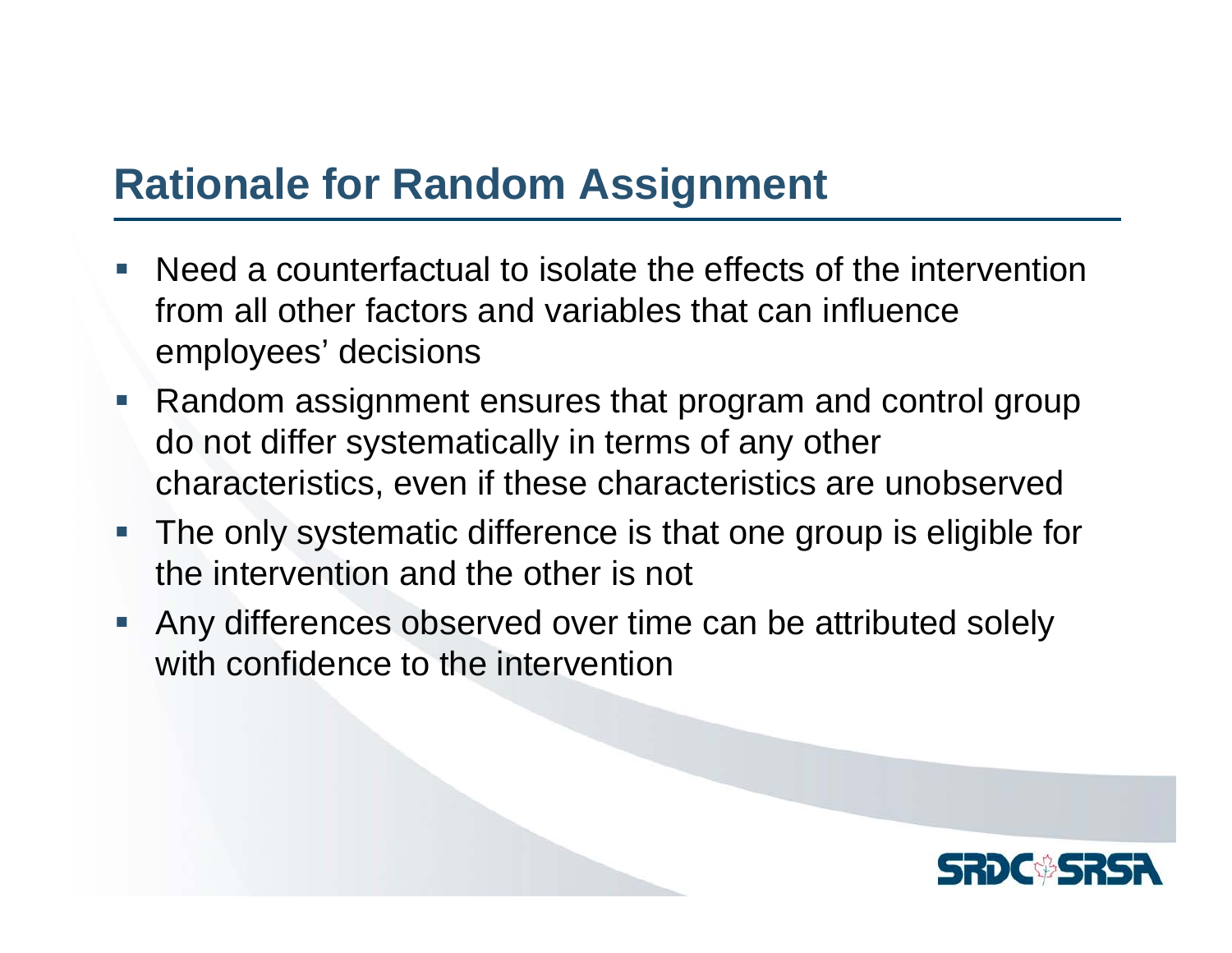### **Unit of random assignment**

- e<br>S Focus is on individual-level outcomes
- e<br>S Not practical to do RA at individual level, as it would imply different enrolment procedures for employees of same firm
	- •Would also lead to potential problem of contamination
- e<br>S Hence, RA at the level of the firm would be required:
	- • Drawback is loss of statistical power for detecting impacts, and increased probability of chance differences arising between experimental groups despite random assignment
	- $\bullet$ A large number of firms or worksites would be required
	- • Firms may balk at being assigned to the control group; make offer to firms with multiple worksites and **randomly assign by worksite**
	- Feasibility would likely depend on working in collaboration with a large service provider**SRDC<sup>&</sup>SR**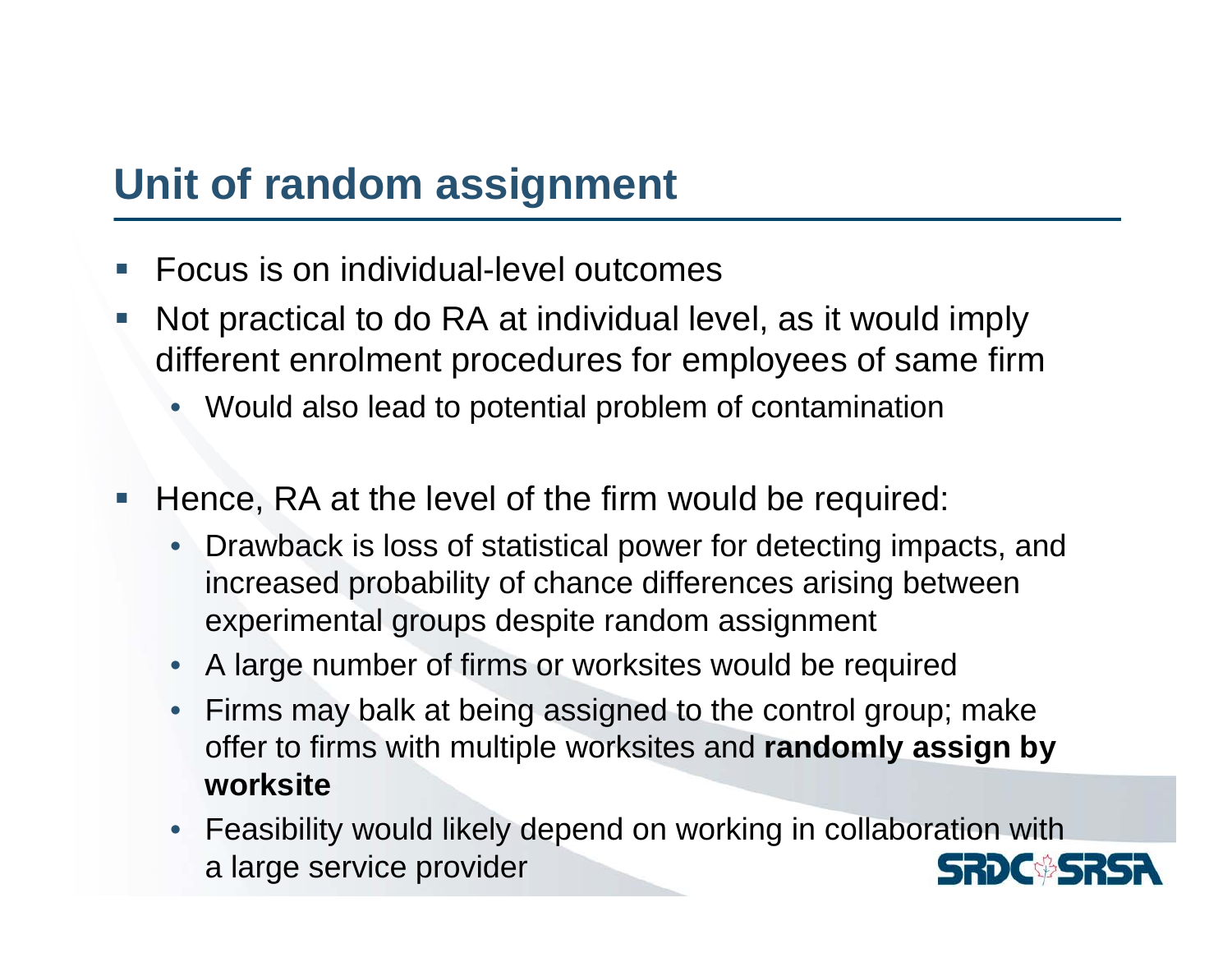# **PROJECT FLOWCHART**

#### **Recruitment of eligible, multi-site, firms (135 worksites)**

**Information to participating firms, development of instruments, including pension enrolment forms, baseline and follow-up questionnaires, consent procedures, legal implications**



**Enrolment of a total sample of 2,700 new hires into the study (10-month period assuming 2 new hires per month per worksite)**

**Baseline data on employees' characteristics (gender, age, gross income, tenure), firms' characteristics (location, size, industry) and pension plans' characteristics (pre-intervention participation & contribution rates, investment allocation options, employer matching contribution rates, waiting period for eligibility)**

**Baseline data on employees' attitudes towards saving, risk aversion, level of financial literacy and savings in other saving products**